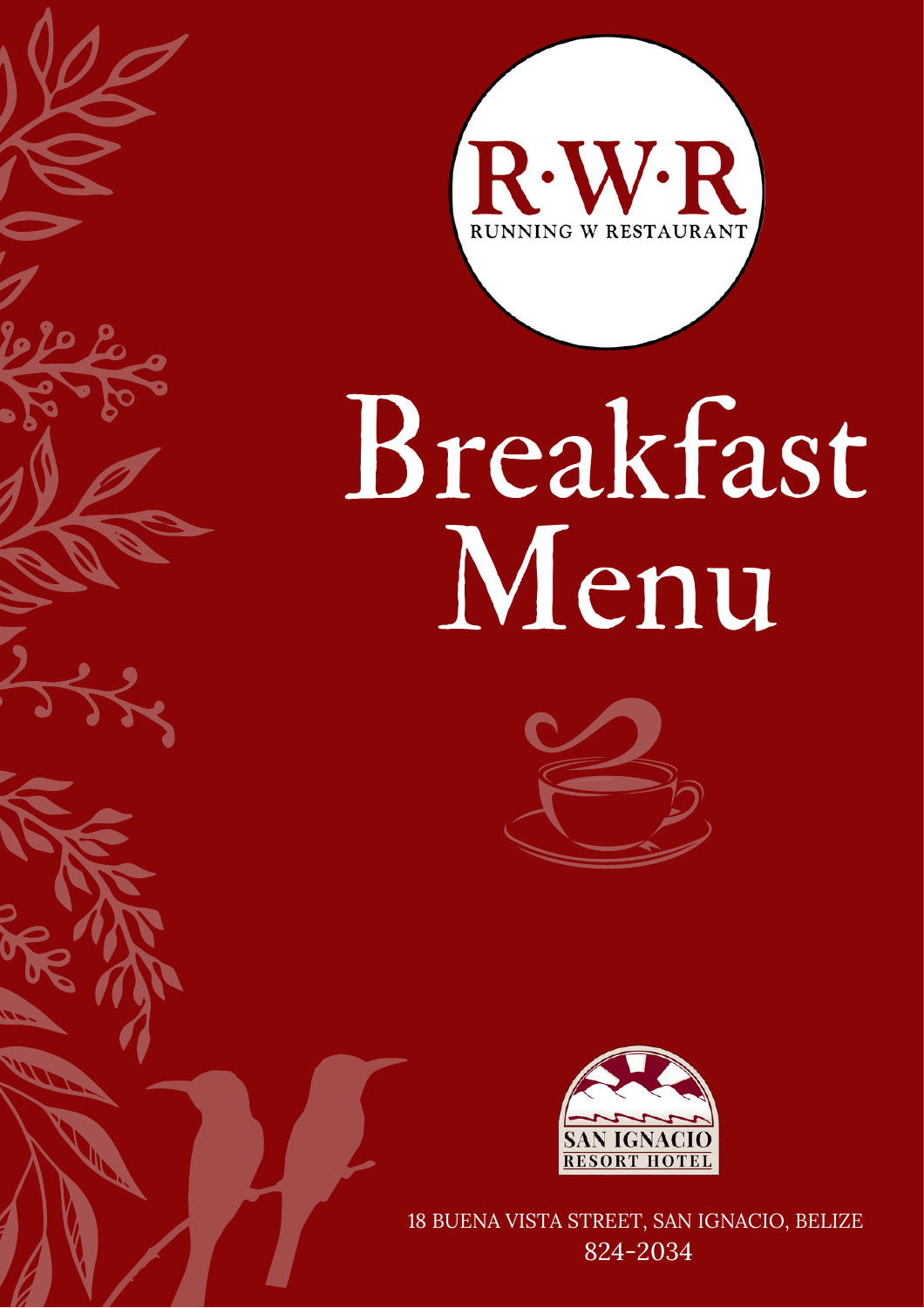## Savory

#### **BELIZEAN BREAKFAST** 25

**three eggs your way, beans, gouda, fry jack served wi th your choice of ham, bacon, sausage**

#### **WESTERN TOWN**

22

**scrambled eggs wi th tomatoes & onions, beans, longaniza, fresh flour tort illas**



#### **HUEVOS RANCHEROS** 24

**three over easy eggs, crispy corn tort illas, beans, salsa ranchera, avocado cream, cilantro**

#### **AMERICAN BREAKFAST** 24

**three eggs your way, bacon, toast , frui t , jam, but ter**



**freshly added to our menu, for your indulgence**



**Seasonally served. Lobster dishes are available July - February**

30

**pouched eggs, English muffin, ham, hollandaise, scallions**

**J 'S BENEDICT**

**LOBSTER OMELETTE** 35 **fluffy farm eggs, sauteed lobster, tomato, spinach, onions, cheese, toast**

### **OMELETTE**

**fluffy farm eggs, sautéed vegetables, cheese, toast**

**add ham, bacon or sausage** 4

### **STEAK & EGGS**

35

22

**tender sirloin, eggs cooked your way, beans, hash browns, toast**

### **AVOCADO TOAST**

30

**poached eggs, smashed avocado, blistered tomatoes, bacon jam, goat cheese, breakfast seed mix**

#### **BREAKFAST BURRITO** 22

**flour tort illa filled wi th beans, scrambled eggs, cheese, breakfast sausage, sautéed onions, tomatoes**